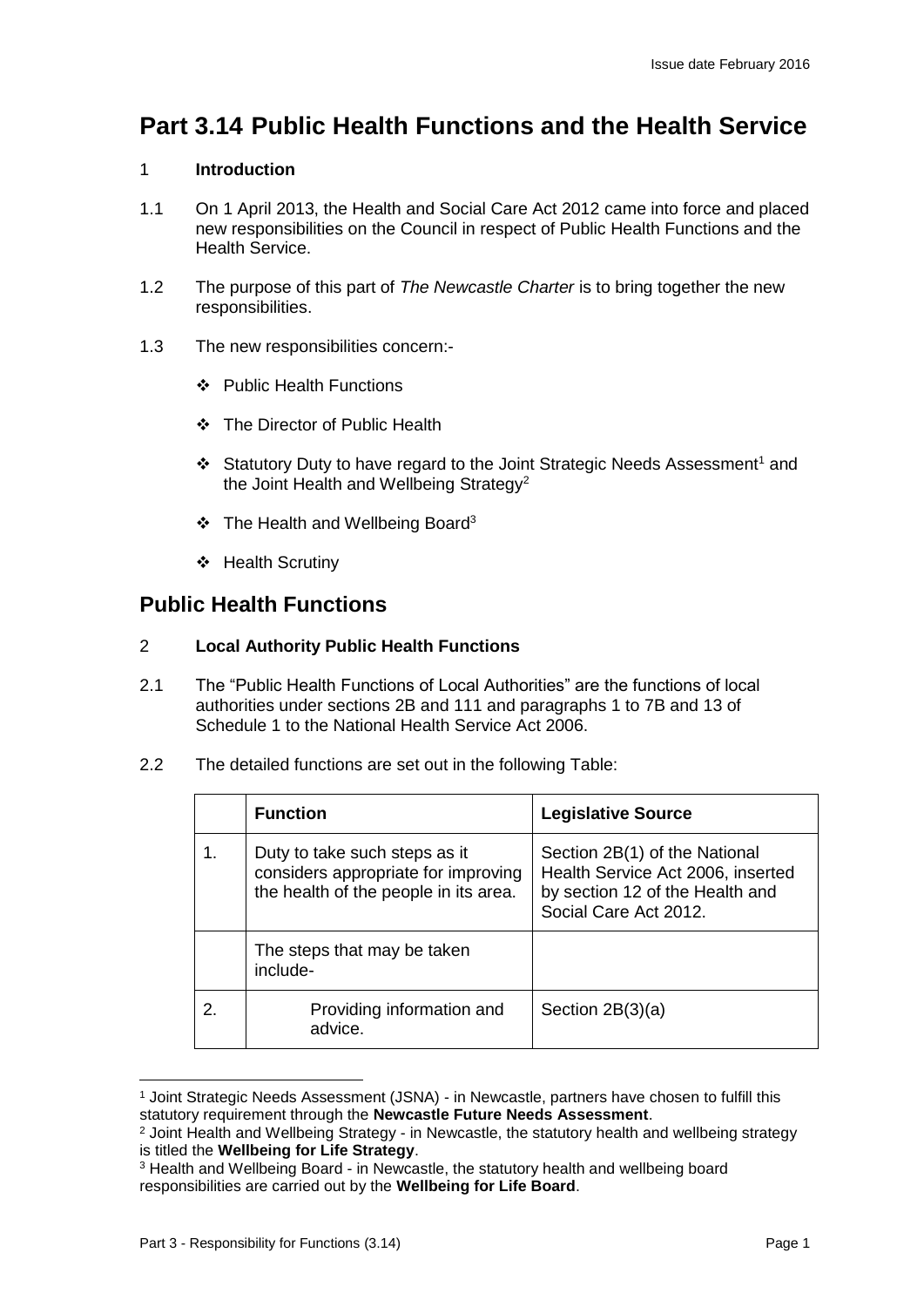|     | <b>Function</b>                                                                                                                                                                             | <b>Legislative Source</b>                                                                                                                                                 |
|-----|---------------------------------------------------------------------------------------------------------------------------------------------------------------------------------------------|---------------------------------------------------------------------------------------------------------------------------------------------------------------------------|
| 3.  | Providing services or facilities<br>designed to promote healthy living<br>(whether by helping individuals to<br>address behaviour that is<br>detrimental to health or in any other<br>way). | Section 2B(3)(b)                                                                                                                                                          |
| 4.  | Providing services or facilities for<br>the prevention, diagnosis or<br>treatment of illness.                                                                                               | Section $2B(3)(c)$                                                                                                                                                        |
| 5.  | Providing financial incentives to<br>encourage individuals to adopt<br>healthier lifestyles.                                                                                                | Section $2B(3)(d)$                                                                                                                                                        |
| 6.  | Providing assistance (including<br>financial assistance) to help<br>individuals to minimise any risks to<br>health arising from their<br>accommodation or environment.                      | Section $2B(3)(e)$                                                                                                                                                        |
| 7.  | Providing or participating in the<br>provision of training for persons<br>working or seeking to work in the<br>field of health improvement.                                                 | Section 2B(3)(f)                                                                                                                                                          |
| 8.  | Making available the services of<br>any person or any facilities.                                                                                                                           | Section $2B(3)(g)$                                                                                                                                                        |
| 9.  | Providing grants or loans (on such<br>terms as the local authority<br>considers appropriate).                                                                                               | Section 2B(4)                                                                                                                                                             |
| 10. | Requirement to provide health<br>check assessments                                                                                                                                          | Regulations 4 and 5 of The Local<br><b>Authorities (Public Health</b><br>Functions and Entry to Premises<br>by Local Healthwatch<br>Representatives) Regulations<br>2013. |
| 11. | Requirement to provide sexual<br>health services.                                                                                                                                           | Regulation 6(1)(b) of The Local<br><b>Authorities (Public Health</b><br>Functions and Entry to Premises<br>by Local Healthwatch<br>Representatives) Regulations<br>2013.  |
| 12. | Requirement to provide a public<br>health advice service (relating to<br>the improvement of health) to a<br>clinical commissioning group.                                                   | Regulation 7 of The Local<br><b>Authorities (Public Health</b><br>Functions and Entry to Premises<br>by Local Healthwatch<br>Representatives) Regulations                 |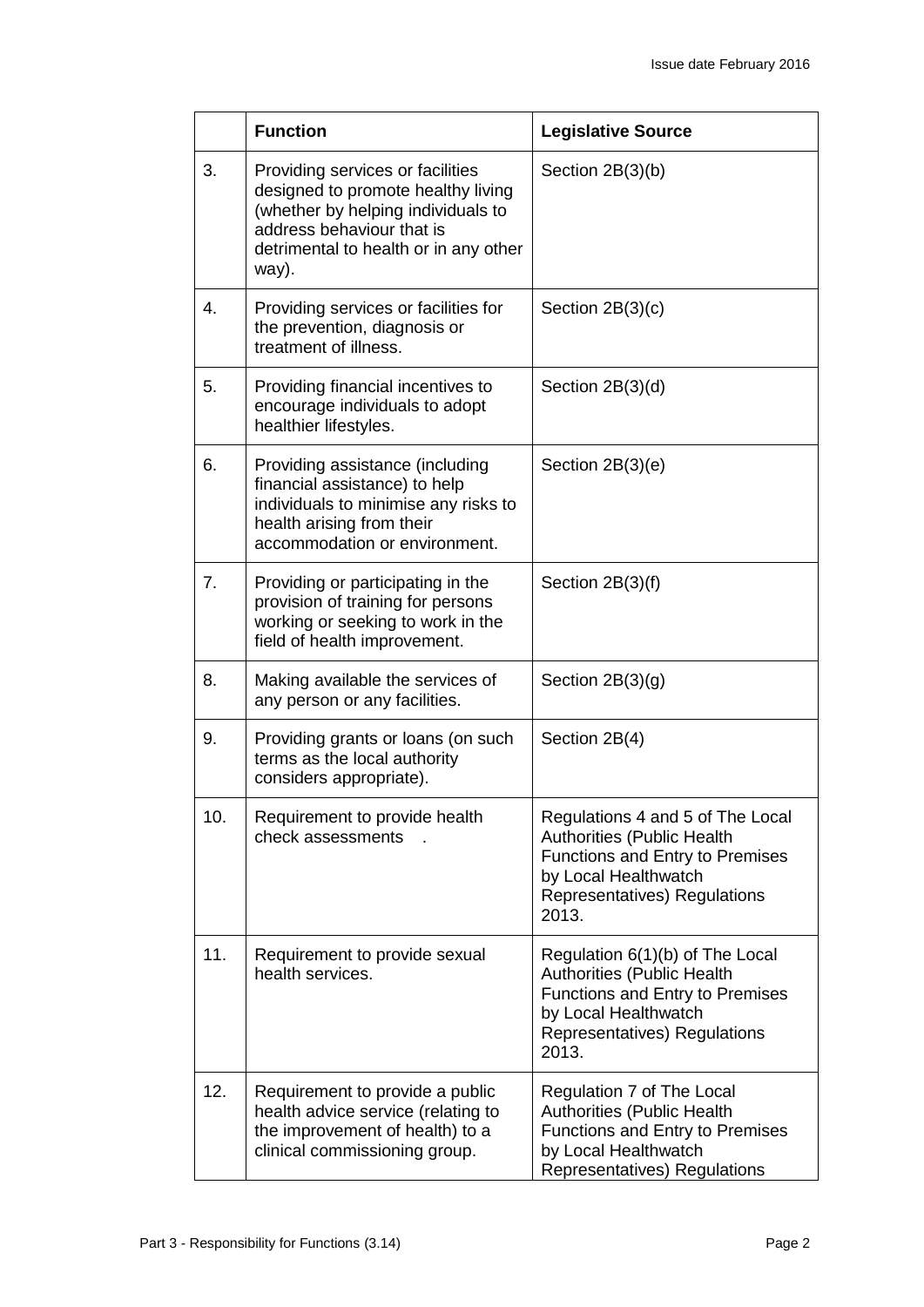|     | <b>Function</b>                                                                                                                                                                     | <b>Legislative Source</b>                                                                                                                                                                                                                                                                                                |
|-----|-------------------------------------------------------------------------------------------------------------------------------------------------------------------------------------|--------------------------------------------------------------------------------------------------------------------------------------------------------------------------------------------------------------------------------------------------------------------------------------------------------------------------|
|     |                                                                                                                                                                                     | 2013.                                                                                                                                                                                                                                                                                                                    |
| 13. | Power to charge in prescribed<br>circumstances while exercising<br>certain functions under section 2B.                                                                              | Regulation 9 of The Local<br><b>Authorities (Public Health</b><br>Functions and Entry to Premises<br>by Local Healthwatch<br>Representatives) Regulations<br>2013.                                                                                                                                                       |
| 14. | Prescribed functions in relation to<br>dental public health:                                                                                                                        | Section 111 of the National Health<br>Service Act 2006, as amended by<br>section 29(2) of the Health and<br>Social Care Act 2012.                                                                                                                                                                                        |
| 15. | The dental health functions of local<br>authorities relate to the provision of<br>oral health promotion programmes<br>and the provision or participation in<br>oral health surveys. | Part 4 of the NHS Bodies and<br><b>Local Authorities (Partnership</b><br>Arrangements, Care Trusts, Public<br>Health and Local Healthwatch)<br>Regulations 2012.                                                                                                                                                         |
| 16. | Medical Inspection of Pupils.                                                                                                                                                       | Paragraphs 1 to 7 of Schedule 1 to<br>the National Health Service Act<br>2006, as amended by sections<br>17(3) to (6) of the Health and<br>Social Care Act 2012.                                                                                                                                                         |
| 17. | Weighing and Measuring of<br>Children.                                                                                                                                              | Paragraphs 7A and 7B of Schedule<br>1 to the National Health Service<br>Act 2006, as amended by sections<br>17(7) and (8) of the Health and<br>Social Care Act 2012.<br>Regulations 8 to 18 of Part 3 of The<br>Local Authority (Public Health,<br>Health and Wellbeing Boards and<br>Health Scrutiny) Regulations 2013. |
| 18. | Requirement to weigh and<br>measure certain children.                                                                                                                               | Regulation3 of The Local<br><b>Authorities (Public Health</b><br><b>Functions and Entry to Premises</b><br>by Local Healthwatch<br>Representatives) Regulations<br>2013.                                                                                                                                                 |
| 19. | Research etc. connected with the<br>exercise of its functions in relation<br>to the health service.                                                                                 | Paragraphs $13(2)$ to $(5)$ of<br>Schedule 1 to the National Health<br>Service Act 2006, as substituted by<br>section 17(13) of the Health and<br>Social Care Act 2012.                                                                                                                                                  |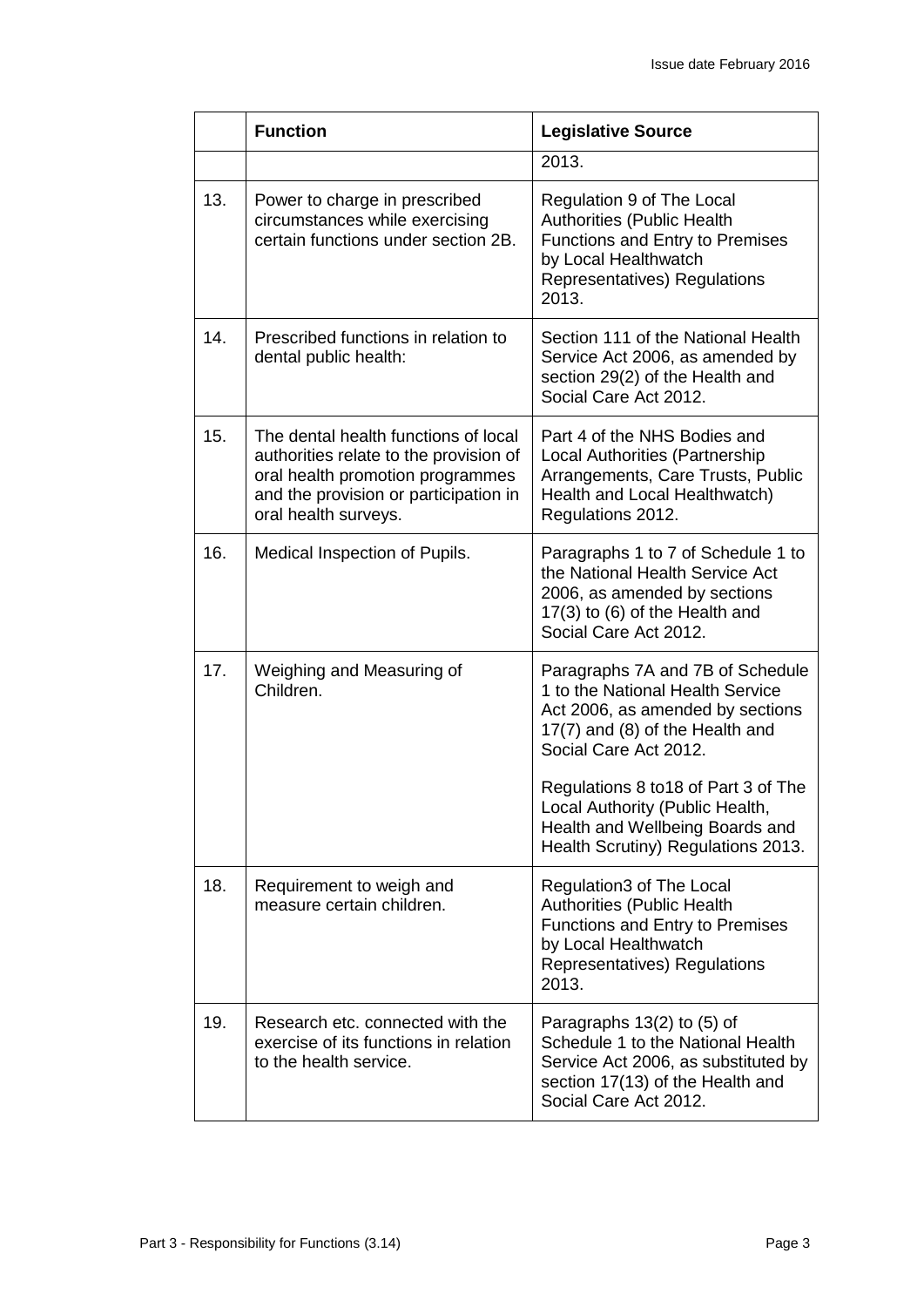2.3 There are also other related functions as set out in the following Table:

|    | <b>Function</b>                                                                                                                                                                                                                                                                  | <b>Legislative Source</b>                                                                                                                                                                                                                                 |
|----|----------------------------------------------------------------------------------------------------------------------------------------------------------------------------------------------------------------------------------------------------------------------------------|-----------------------------------------------------------------------------------------------------------------------------------------------------------------------------------------------------------------------------------------------------------|
| 1. | Publication of the Director of Public<br><b>Health's Annual Report</b>                                                                                                                                                                                                           | Section 73B(6) of the National Health<br>Service Act 2006, inserted by section<br>31 of the Health and Social Care Act<br>2012.                                                                                                                           |
|    | Joint Working with the Prison<br>Service:                                                                                                                                                                                                                                        |                                                                                                                                                                                                                                                           |
| 2. | In exercising their public health<br>functions, local authorities and the<br>prison service must cooperate with<br>one another with a view to improving<br>the way in which those functions are<br>exercised in relation to securing and<br>maintaining the health of prisoners. | Section 249(1) of the National Health<br>Service Act 2006, as amended by<br>section 29(3) of the Health and<br>Social Care Act 2012.                                                                                                                      |
| 3. | Entering into arrangements<br>prescribed by the Secretary of State<br>that are likely to lead to an<br>improvement in the way functions are<br>exercised in relation to securing and<br>maintaining the health of prisoners.                                                     | Section 249(2) of the National Health<br>Service Act 2006, as amended by<br>section 29(3) of the Health and<br>Social Care Act 2012.                                                                                                                      |
| 4. | Special notice of births and deaths.                                                                                                                                                                                                                                             | Section 269 of the National Health<br>Service Act, as amended by section<br>284 of the Health and Social Care<br>Act 2012.<br>Part 3 of the National Health Service<br>and Public Health (Functions and<br>Miscellaneous Provisions)<br>Regulations 2013. |
| 5. | Provision of Healthy Start Vitamins.                                                                                                                                                                                                                                             | Regulation 8A of the Healthy Start<br>Scheme and Welfare Food<br>(Amendment) Regulations 2005.                                                                                                                                                            |
| 6. | Arrangements for assessing etc risks<br>posed by certain sexual or violent<br>offenders.                                                                                                                                                                                         | Section 325 of the Criminal Justice<br>Act 2003, as amended by paragraph<br>124(b) of Schedule 5 to the Health<br>and Social Care Act 2012.                                                                                                               |

#### 2.4 **NOTE:**

### **Regulations:**

The Secretary of State can make regulations requiring a local authority to exercise its public health functions by taking prescribed steps.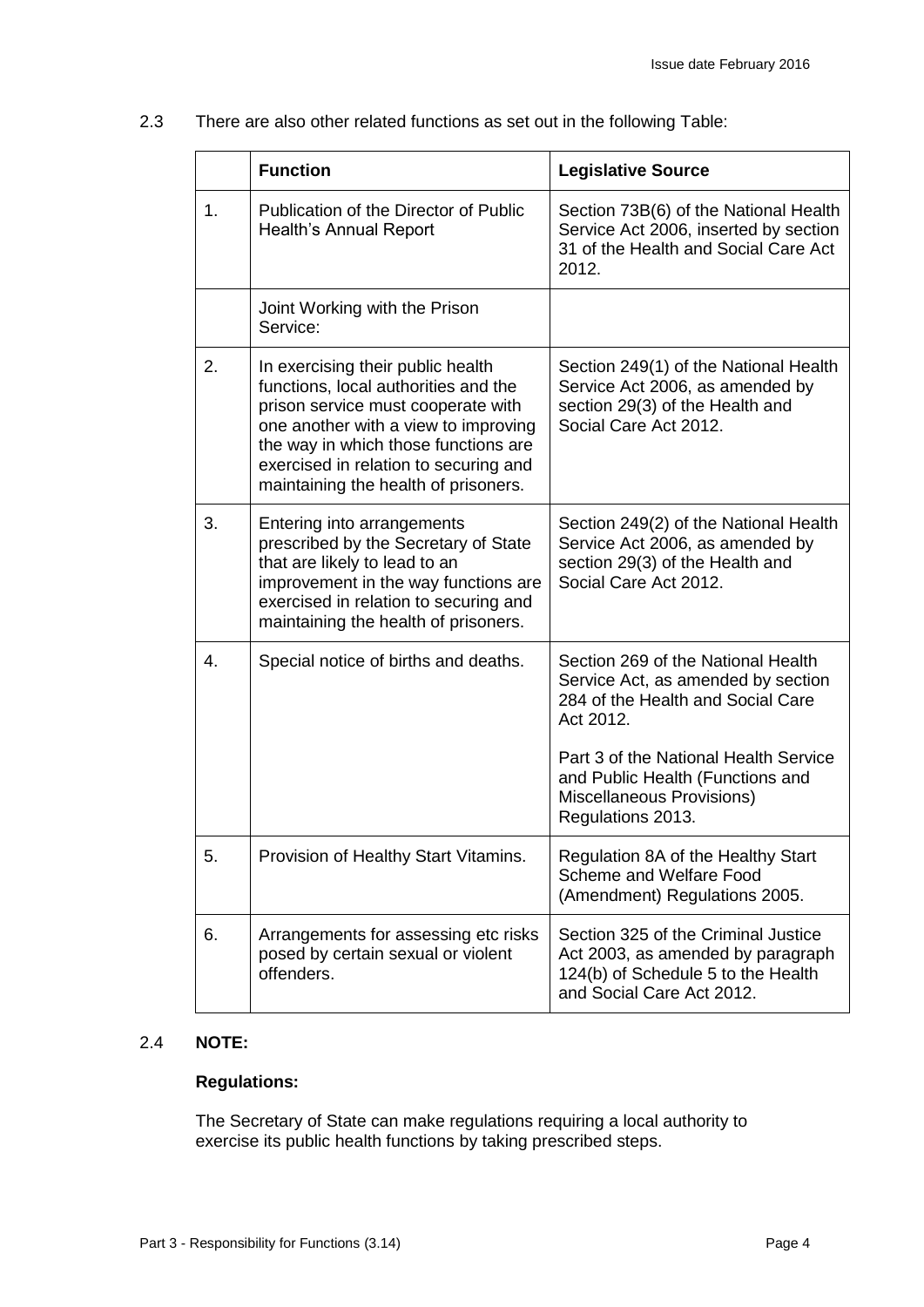#### **Secretary of State's Documents and Guidance**

Local Authorities must have regard to documents published by the Secretary of State for the purpose of section 73B of the National Health Service Act 2006 in exercising the functions mentioned in section 73B(2) of that Act and the Secretary of State may also give guidance to local authorities as to the exercise of such functions.

#### **Crown Services**

For certain purposes relating to registered designs and patented inventions, services provided in pursuance of the public health functions of a local authority are to be treated as services of the Crown.

#### 3 **Secretary of State's Public Health Functions**

3.1 The Secretary of State is also responsible for certain Public Health Functions. In certain circumstances, they may become the responsibility of the Local Authority. These are set out in the following Table:

|    | <b>Function</b>                                                                                                                                                                                                                                           | <b>Legislative Source</b>                                                                                                                                             |
|----|-----------------------------------------------------------------------------------------------------------------------------------------------------------------------------------------------------------------------------------------------------------|-----------------------------------------------------------------------------------------------------------------------------------------------------------------------|
| 1. | Regulations may require a local<br>authority to exercise any of the<br>Secretary of Health's public health<br>functions.                                                                                                                                  | Sections $6C(1)$ and $(3)$ of the<br>National Health Service Act 2006,<br>inserted by section 18(1) of the<br>Health and Social Care Act 2012.                        |
| 2. | Requirement to provide<br>contraceptive services.**                                                                                                                                                                                                       | Regulation 6(1)(a) of The Local<br><b>Authorities (Public Health Functions</b><br>and Entry to Premises by Local<br>Healthwatch Representatives)<br>Regulations 2013. |
| 3. | Requirement to provide a public<br>health advice service (relating to the<br>protection of health) to a clinical<br>commissioning group.**                                                                                                                | Regulation 7 of The Local Authorities<br>(Public Health Functions and Entry to<br>Premises by Local Healthwatch<br>Representatives) Regulations 2013.                 |
| 4. | ** In connection with these functions,<br>the authority may also exercise the<br>functions of the Secretary of State<br>under section 2 (general power) and<br>section 12 (arrangements with other<br>bodies) of the National Health<br>Service Act 2006. | Regulation 2 of The Local Authorities<br>(Public Health Functions and Entry to<br>Premises by Local Healthwatch<br>Representatives) Regulations 2013.                 |
| 5. | Requirement to provide information<br>and advice to certain persons and<br>bodies with regard to health<br>protection arrangements.                                                                                                                       | Regulation 8 of The Local Authorities<br>(Public Health Functions and Entry to<br>Premises by Local Healthwatch<br>Representatives) Regulations 2013.                 |
| 6. | The Secretary of State may arrange<br>for a local authority to exercise any of                                                                                                                                                                            | Sections 7A(1) (2)(c) (3) and (6) of<br>the National Health Service Act                                                                                               |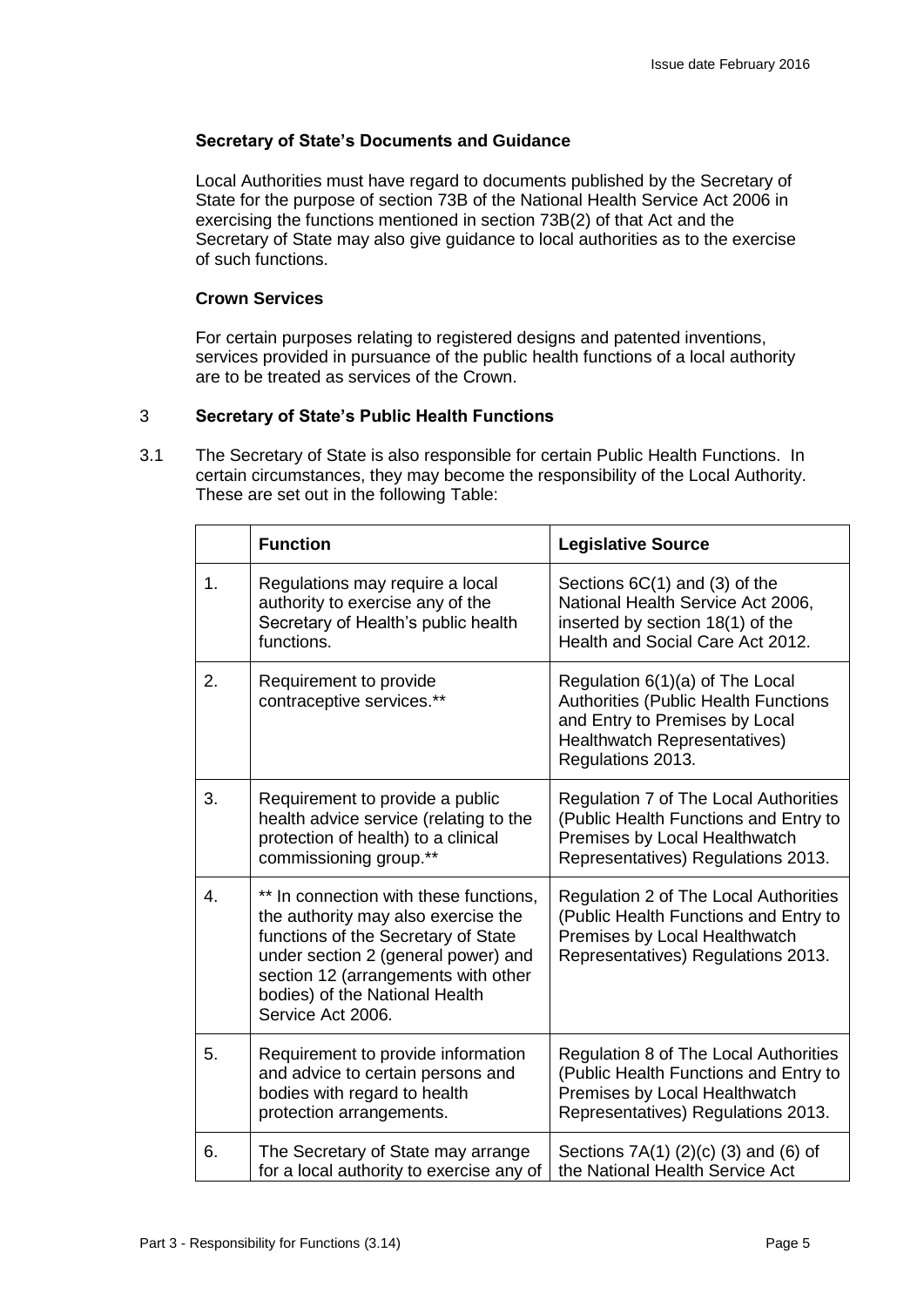|    | the Secretary of Health's public<br>health functions.                                                                                                                       | 2006, inserted by section 22 of the<br>Health and Social Care Act 2012.                                                       |
|----|-----------------------------------------------------------------------------------------------------------------------------------------------------------------------------|-------------------------------------------------------------------------------------------------------------------------------|
| 7. | There is a duty to co-operate with the<br>Secretary of State and vice versa in<br>the exercise of public health<br>functions similar to those of the<br>Secretary of State. | Section 247A of the National Health<br>Service Act 2006, inserted by section<br>60 of the Health and Social Care Act<br>2012. |

#### 4 **Director of Public Health's Additional Functions**

4.1 The Director of Public Health also has certain additional functions that are imposed directly on him/her. These are shown in items 14 and 15 in the Table at section 10.1.

#### 5 **Complaints**

5.1 Section 73C of the National Health Service Act 2006 and Part 5 of The NHS Bodies and Local Authorities (Partnership Arrangements, Care Trusts, Public Health and Local Healthwatch) Regulations 2012 makes provisions for handling and considering complaints about the exercise of the local authority's public health functions and associated functions.

# **Director of Public Health**

#### 6 **Appointment and Dismissal of a Director of Public Health**

- 6.1 Each local authority, acting jointly with the Secretary of State, must appoint an individual to be known as its director of public health.
- 6.2 The appointment of its Director of Public Health may be terminated by a local authority, but it must first consult the Secretary of State.
- 6.3 The Secretary of State may direct the local authority to carry out a review of how the director has discharged certain responsibilities, to investigate whether the director has failed to discharge (or to discharge properly) those responsibilities, to consider taking specified steps, and/or to report on the action taken in pursuance of a direction in certain circumstances. The Secretary of State has no power to dismiss or require the dismissal of the director.

#### 7 **Status of the Director of Public Health**

- 7.1 The Director of Public Health is to be an officer of the local authority and is designated a statutory chief officer.
- 7.2 The effect of being a statutory chief officer is that the post is a politically restricted post within the meaning of section 2 of the Local Government and Housing Act 1989.

#### 8 **Council Procedures for Appointment or Dismissal**

8.1 The appointment procedure must follow the provisions in Part 4G of The Newcastle Charter (Officer Employment Procedure Rules). In particular the following provisions will apply:-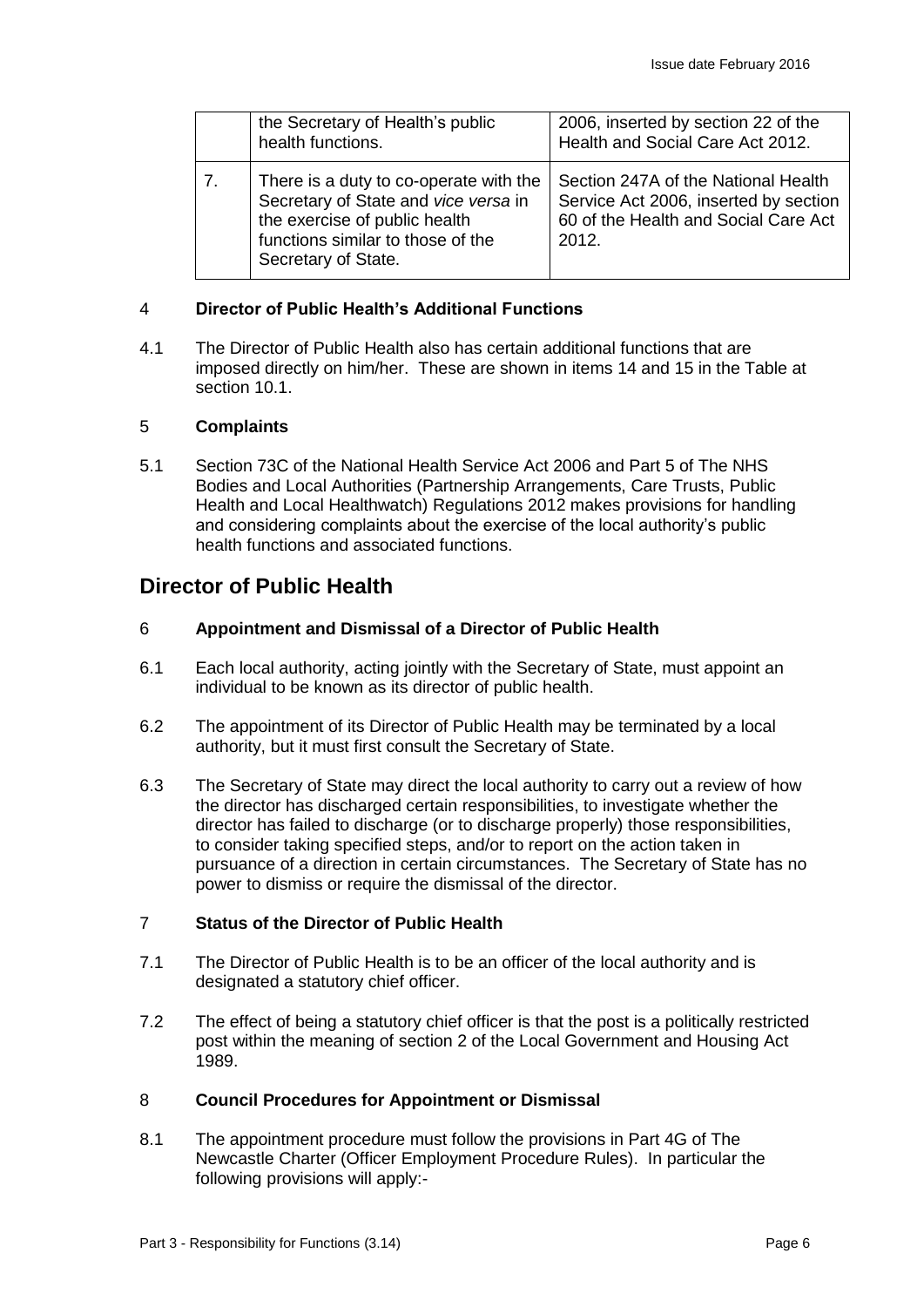- 8.1.1 Paragraphs 5 A, C, E(c), F, 7 and Appendix;
- 8.1.2 Prescribed Standing Orders Appointment of Chief Officers;
- 8.1.3 Prescribed Standing Orders Staffing under Executive Arrangements.

### 9 **Secretary of State's Guidance**

9.1 The Council must have regard to any guidance given by the Secretary of State in relation to its director of public health, including guidance as to appointment, termination of appointment, terms and conditions and management.

#### 10 **Responsibilities of the Director of Public Health**

10.1 The Director of Public Health has a number of statutory responsibilities. These are set out in the following Table:-

|    | <b>Responsibility</b>                                                                                                                                                                                                                           | <b>Legislative Source</b>                                                                                                          |
|----|-------------------------------------------------------------------------------------------------------------------------------------------------------------------------------------------------------------------------------------------------|------------------------------------------------------------------------------------------------------------------------------------|
| 1. | Membership of the Health and<br><b>Wellbeing Board</b>                                                                                                                                                                                          | Section 194(2) of the Health and<br>Social Care Act 2012.                                                                          |
| 2. | Responsibility for the exercise by the<br>authority of its functions under<br>section 2B of the National Health<br>Service Act 2006 (see items 1 to 13<br>in the Table at paragraph 2.2).                                                       | Section 73A(1)(a) of the National<br>Health Service Act 2006, inserted by<br>section 30 of the Health and Social<br>Care Act 2012. |
| 3. | Responsibility for the exercise by the<br>authority of its functions under<br>section 111 of the National Health<br>Service Act 2006 (see items 14 to 15<br>in the Table at paragraph 2.2).                                                     | Section 73A(1)(a) of the National<br>Health Service Act 2006.                                                                      |
| 4. | Responsibility for the exercise by the<br>authority of its functions under<br>section 249 of the National Health<br>Service Act 2006 (see items 2 to 3 in<br>the Table at paragraph 2.3).                                                       | Section 73A(1)(a) of the National<br>Health Service Act 2006.                                                                      |
| 5. | Responsibility for the exercise by the<br>authority of its functions under<br>Schedule 1 to the National Health<br>Service Act 2006 (i.e. paragraphs 1<br>to 7B and 13 of Schedule 1) (see<br>items 16 to 19 in the Table at<br>paragraph 2.2). | Section 73A(1)(a) of the National<br>Health Service Act 2006.                                                                      |
| 6. | Responsibility for the exercise by the<br>authority of its functions by virtue of<br>sections 6C(1) or (3) of the National<br>Health Service Act 2006 (see items 1<br>to 5 in the Table at paragraph 3.1).                                      | Section 73A(1)(b) of the National<br>Health Service Act 2006, inserted by<br>section 30 of the Health and Social<br>Care Act 2012. |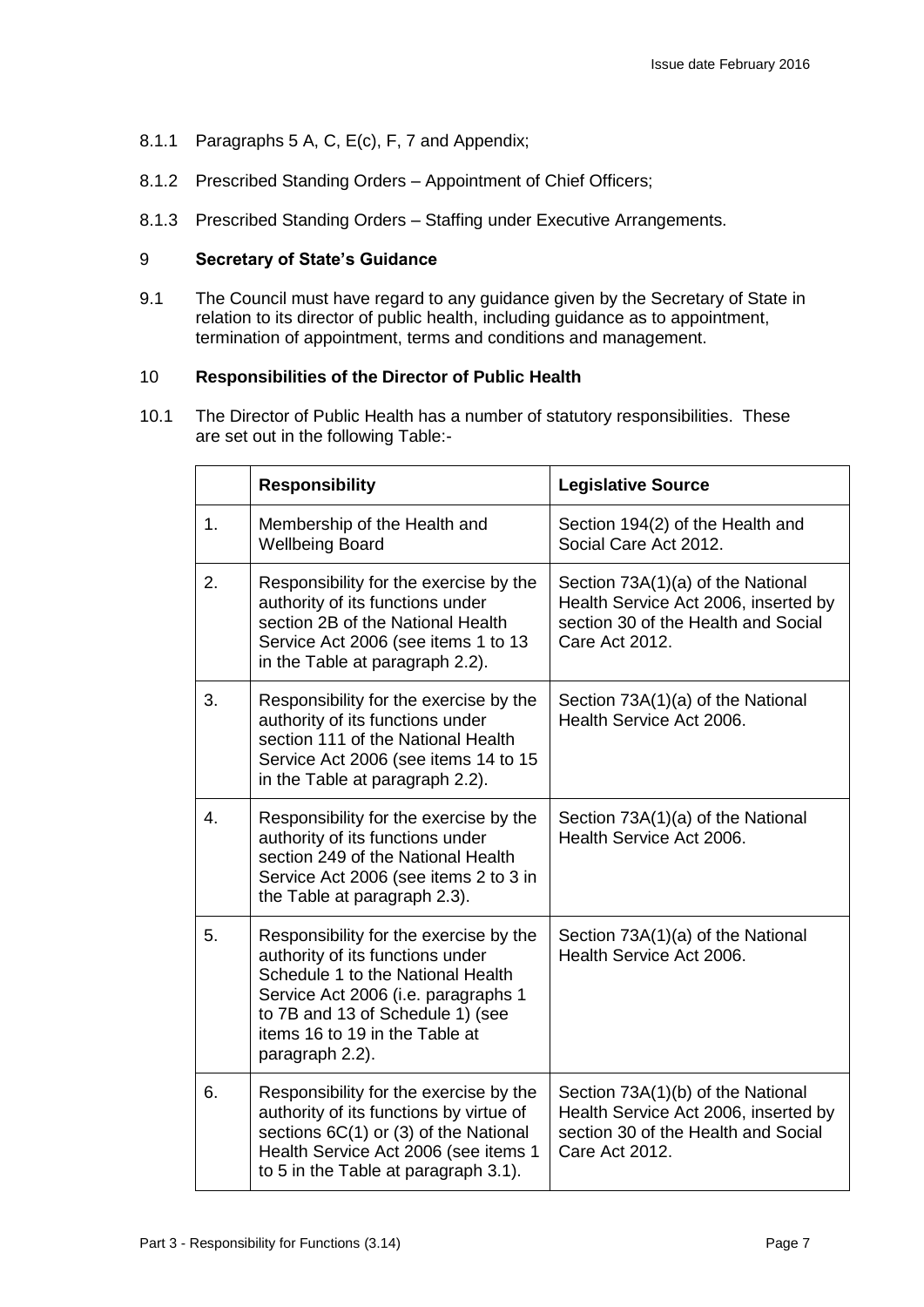| 7.  | Responsibility for anything done by<br>the authority in pursuance of<br>arrangements under section 7A of<br>the National Health Service Act 2006<br>(see item 6 in the Table at paragraph<br>$3.1$ ). | Section 73A(1)(c) of the National<br>Health Service Act 2006, inserted by<br>section 30 of the Health and Social<br>Care Act 2012.                                                                                                                                                                            |
|-----|-------------------------------------------------------------------------------------------------------------------------------------------------------------------------------------------------------|---------------------------------------------------------------------------------------------------------------------------------------------------------------------------------------------------------------------------------------------------------------------------------------------------------------|
| 8.  | Responsibility for the exercise by the<br>authority of any of its functions that<br>relate to planning for, or responding<br>to, emergencies involving a risk to<br>public health                     | Section 73A(1)(d) of the National<br>Health Service Act 2006, inserted by<br>section 30 of the Health and Social<br>Care Act 2012.                                                                                                                                                                            |
| 9.  | Responsibility for the functions of the<br>authority under section 325 of the<br>Criminal Justice Act 2003 (see item 6<br>in the Table at paragraph 2.3).                                             | Section 73A(1)(e) of the National<br>Health Service Act 2006, inserted by<br>section 30 of the Health and Social<br>Care Act 2012.                                                                                                                                                                            |
| 10. | Responsibility for such other<br>functions relating to public health as<br>may be prescribed:-                                                                                                        | Section 73A(1)(f) of the National<br>Health Service Act 2006, inserted by<br>section 30 of the Health and Social<br>Care Act 2012.                                                                                                                                                                            |
| 11. | Responsibility for any of the<br>authority's functions arising from it<br>being a consultee in respect of the<br>statement of licensing policy.                                                       | Regulation 14(a) of The Local<br><b>Authorities (Partnership</b><br>Arrangements, Care Trusts, Public<br>Health and Local Healthwatch)<br>Regulations 2012.                                                                                                                                                   |
| 12. | Responsibility for any of the<br>authority's functions arising from it<br>being a responsible authority under<br>various provisions of the Licensing<br>Act 2003.                                     | Regulation 14(b) of The Local<br><b>Authorities (Partnership</b><br>Arrangements, Care Trusts, Public<br>Health and Local Healthwatch)<br>Regulations 2012.                                                                                                                                                   |
| 13. | Responsibility for any of the<br>authority's functions arising from its<br>duty to provide healthy start vitamins<br>(see item 5 in the Table at paragraph<br>(2.3).                                  | Regulation 14(c) of The Local<br><b>Authorities (Partnership</b><br>Arrangements, Care Trusts, Public<br>Health and Local Healthwatch)<br>Regulations 2012, inserted by<br>regulation 21 of The National Health<br>Service and Public Health (Functions<br>and miscellaneous Provisions)<br>Regulations 2013. |
| 14. | Preparation of an annual report on<br>the health of the people in the local<br>authority's area.                                                                                                      | Section 73B(5) of the National Health<br>Service Act 2006, inserted by section<br>31 of the Health and Social Care Act<br>2012.                                                                                                                                                                               |
| 15. | Special notice of births and deaths<br>(see item 4 in the Table at paragraph<br>$2.3$ ).                                                                                                              | Section 269 of the National Health<br>Service Act 2006, as amended by<br>section 284 of the Health and Social<br>Care Act 2012.                                                                                                                                                                               |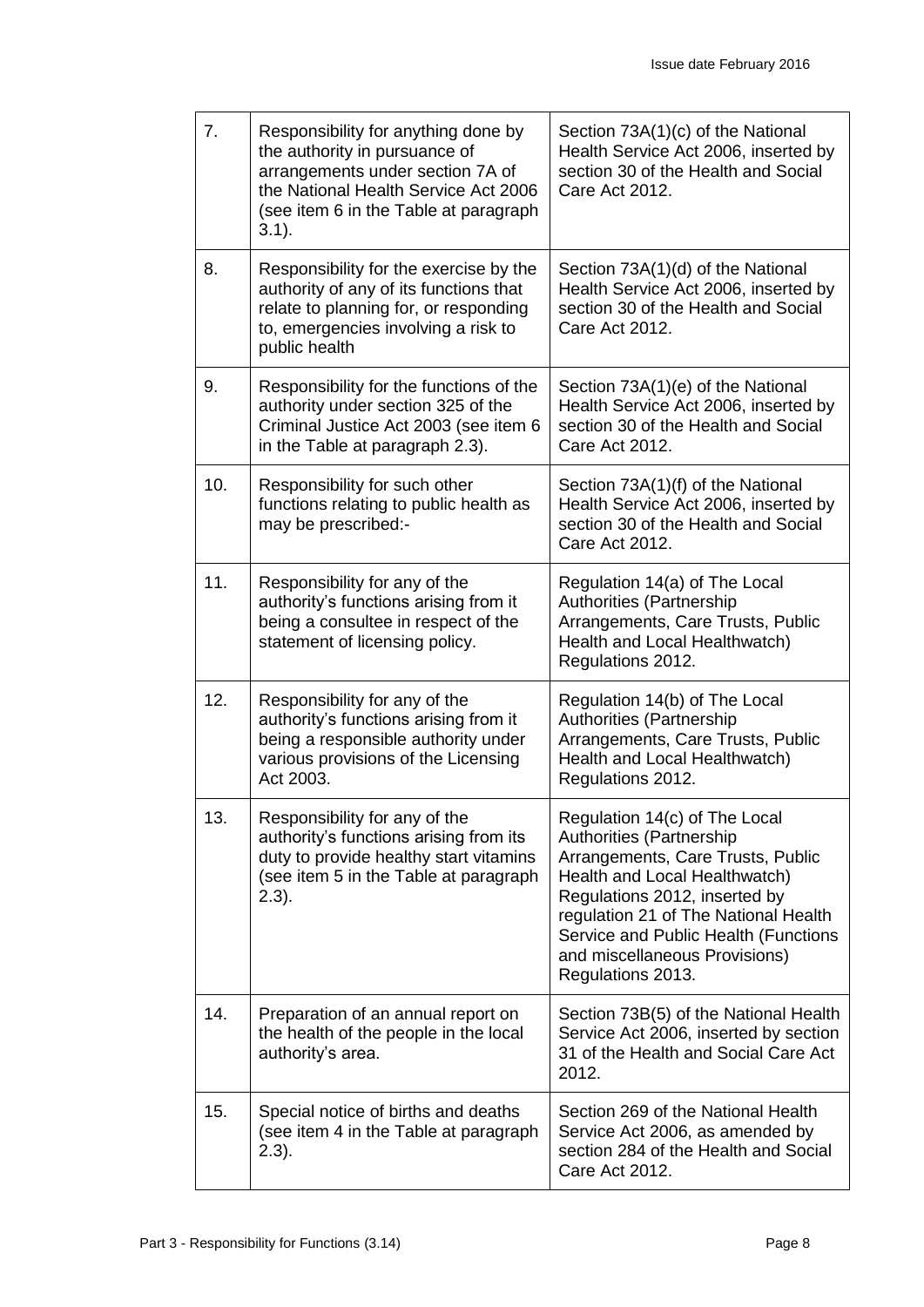### 11 **Delegations and Proper Officer Role of the Director of Public Health**

- 11.1 The Director of Public Health is a statutory chief officer.
- 11.2 Within the Council's structure, the Director of Public Health is a "Deputy Chief Officer" reporting to the Director of Wellbeing, Care and Learning.
- 11.3 As well as the personal responsibility in relation to the Annual Health of People Report (for which no delegated powers is required), the Director of Public Health is a **Delegated Officer** under the terms of paragraph 1 of Part 3.13 of The Newcastle Charter. This means that they have delegated power to discharge any function of the Council. They therefore have power to make all decisions for which they are responsible as set out in section 10 above.
- 11.4 They also have power to make executive decisions and non-executive decisions that relate to their responsibilities except those matters specifically exempted by paragraphs 1.1 to 1.3 of Part 3.13 of The Newcastle Charter and provided that they act in accordance with the other provisions and protocols of Part 3.13.
- 11.5 The Director of Public Health is a **Statutory Officer** and a **Proper Officer** of the Council as provided in paragraphs 16 and 17 and Schedule 4 to Part 3.13.
- 11.6 The PH Consultant is the **Substitute Officer** for the Director of Public Health for the purposes of paragraph 18 of Part 3.13.

# **Statutory Duty to have regard to the Joint Strategic Needs Assessment and Joint Health and Wellbeing Strategy**

#### 12 **Joint Strategic Needs Assessment**<sup>4</sup>

12.1 Under section 116 of the National Health Service Act 2006, the Council and each of its partner clinical commissioning group must prepare a joint strategic needs assessment. The preparation of the assessment will be the responsibility of the Health and Wellbeing Board (see paragraph 16.4 below).

## 13 **Joint Health and Wellbeing Strategy**<sup>5</sup>

13.1 Under section 116A of the National Health Service Act 2006, the Council and each of its partner clinical commissioning group must prepare a joint health and wellbeing strategy. The preparation of the strategy will be the responsibility of the Health and Wellbeing Board (see paragraph 16.4 below).

<sup>-</sup><sup>4</sup> Joint Strategic Needs Assessment (JSNA) - in Newcastle, partners have chosen to fulfil this statutory requirement through the **Newcastle Future Needs Assessment**.

<sup>&</sup>lt;sup>5</sup> Joint Health and Wellbeing Strategy - in Newcastle, the statutory health and wellbeing strategy is titled the **Wellbeing for Life Strategy**.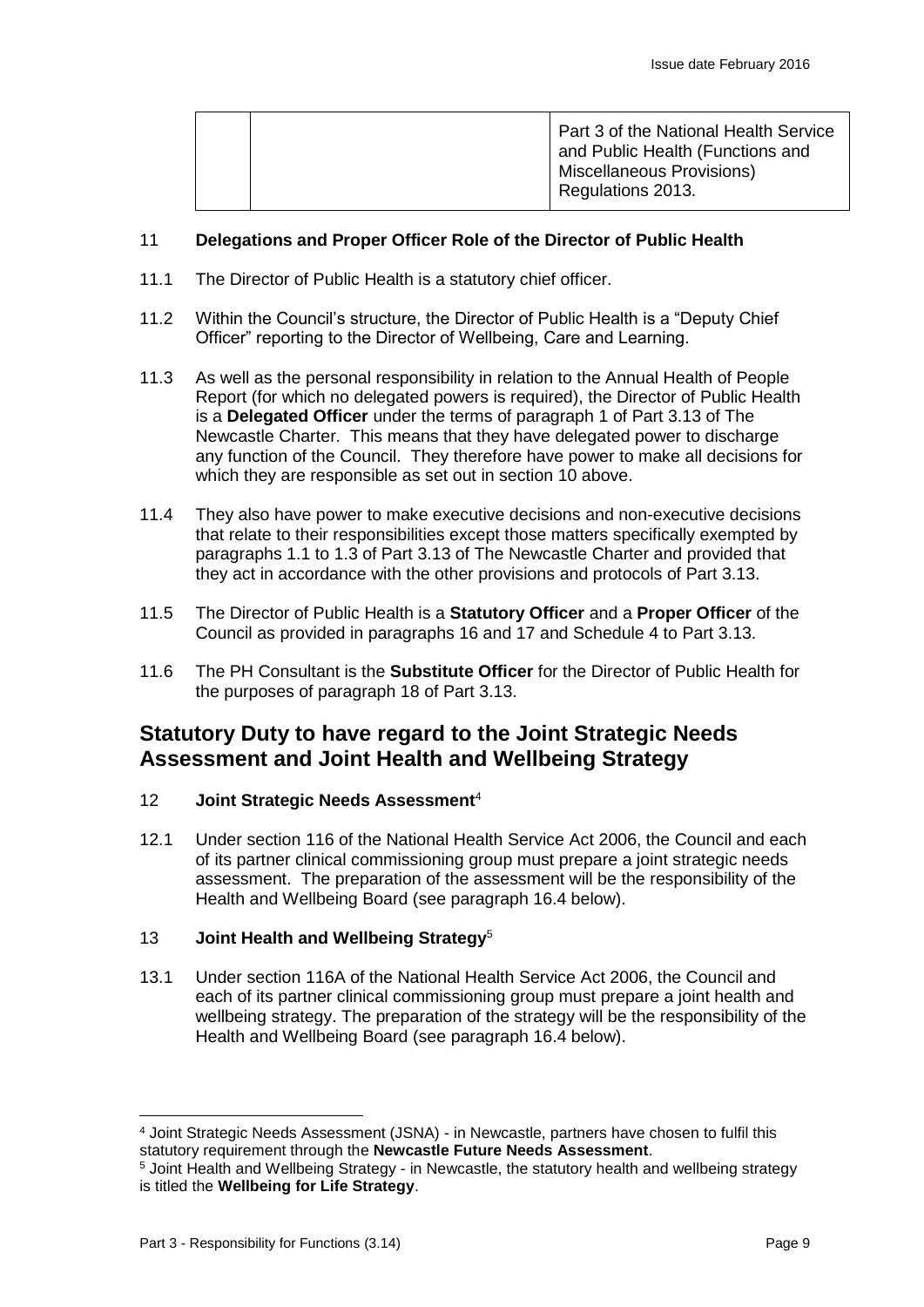#### 14 **Statutory Duty to have regard to the Joint Strategic Needs Assessment and the Joint Health and Wellbeing Strategy**

- 14.1 Under section 116B(1) of the National Health Services Act 2006, the Council must, in exercising any functions, have regard to any Joint Strategic Needs Assessment and any Joint Health and Wellbeing Strategy, which is relevant to the exercise of the functions.
- 14.2 This is an overriding duty that applies to all functions of the Council, not just public health or social care functions.

# **Health and Wellbeing Board**<sup>6</sup>

#### **15 Duty to Establish a Health and Wellbeing Board**

15.1 The Council is under a duty to establish a Health and Wellbeing Board for the City.

#### **16 Functions of the Health and Wellbeing Board**

- 16.1 There are certain "statutory functions" that the Health and Wellbeing Board may or must exercise.
- 16.2 In addition, the Council may arrange for the Health and Wellbeing Board to exercise any "additional functions" of the Council, except responsibility for scrutiny.
- 16.3 The Council may delegate these functions to the Health and Wellbeing Board (and has done so) or exercise them itself.
- 16.4 However the functions of the Council and its partner clinical commissioning groups in respect of the Joint Strategic Needs Assessment and the Joint Health and Wellbeing Strategy must be exercised by the Health and Wellbeing Board and cannot be reserved to the Council.
- 16.5 The Terms of Reference and Delegations of the Health and Wellbeing Board are:

#### **HEALTH AND WELLBEING BOARD**

#### **Terms of Reference:**

1. The responsibilities of the statutory Health and Wellbeing Board required to be established by the Health and Social Care Act 2012.

#### **Delegations:**

-

1. To encourage integrated working between persons who arrange for the provision of any health or social care services for Newcastle, in order to advance the health and wellbeing of people in the city.

<sup>6</sup> Health and Wellbeing Board - in Newcastle, the statutory health and wellbeing board responsibilities are carried out by the **Wellbeing for Life Board**.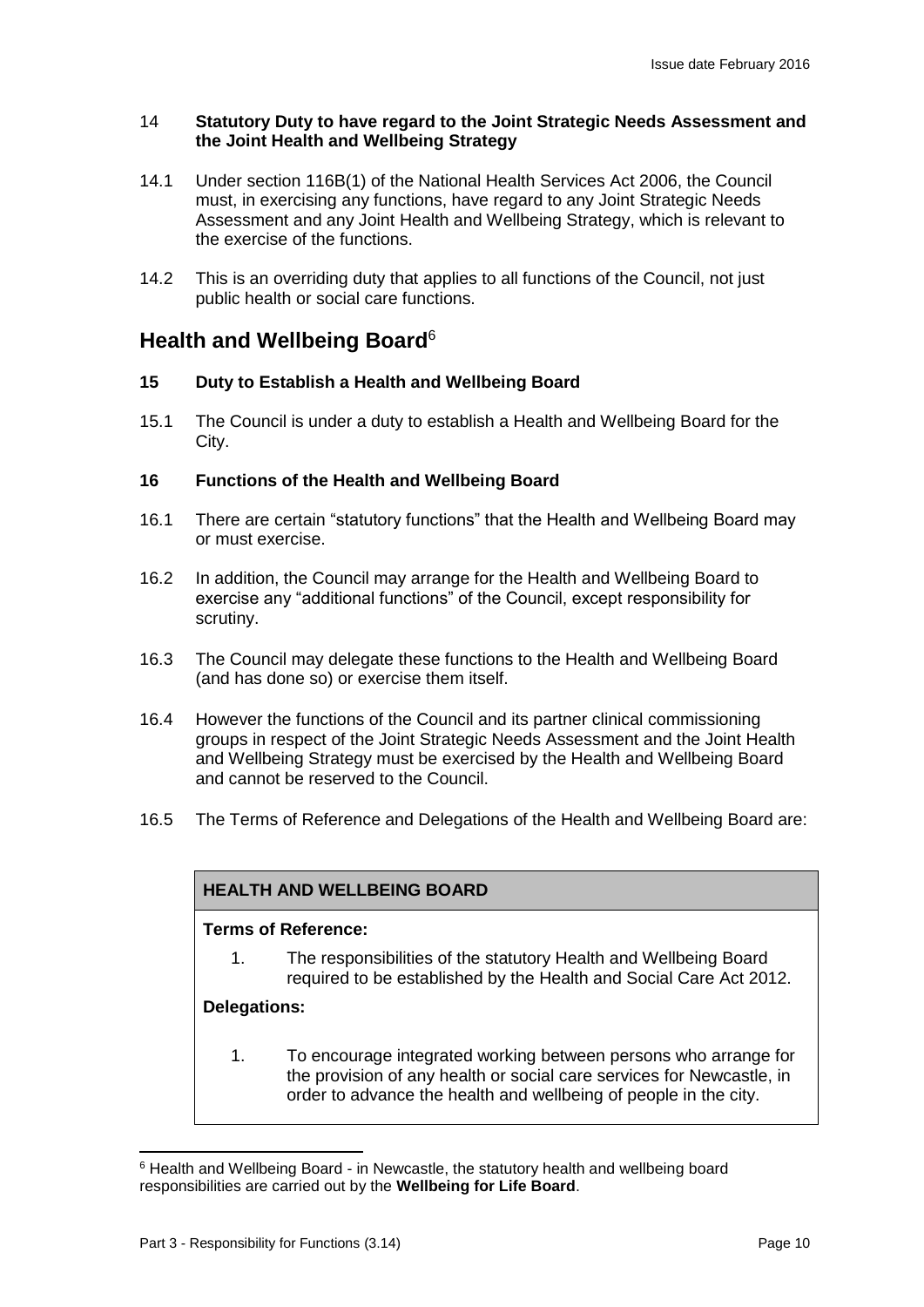- 2. To provide such advice, assistance or other support as it thinks appropriate for the purpose of encouraging the making of arrangements under section 75 of the National Health Service Act 2006 in connection with the provision of health and social care services.
- 3. To encourage persons who arrange for the provision of any health related services in Newcastle to work closely with the Board.
- 4. To encourage persons who arrange for the provision of any health or social care services, and persons who arrange for the provision of any health-related services, in Newcastle to work closely together.
- 5. To lead the development of the Joint Strategic Needs Assessment.
- 6. To jointly develop the Joint Health and Wellbeing Strategy , which is a duty of Newcastle City Council and the clinical commissioning groups (CCGs).
- 7. To give the Council its opinion on whether the authority, in exercising its functions, is having regard to the Joint Strategic Needs Assessment and the Joint Health and Wellbeing Strategy.
- 8. To act as the inter-sectoral steering group for local work in relation to the World Health Organisation European Healthy City Network.

### **17 Membership of the Health and Wellbeing Board**

- 17.1 The membership of the Health and Wellbeing Board must include certain specified persons together with such other persons, or representatives of such other persons, as the Council thinks appropriate (subject to consultation with the Board after it has been established). The Health and Wellbeing Board may appoint additional persons to be members.
- 17.2 The membership of the Health and Wellbeing Board shall be:

| Organisation                        | <b>Basis</b>                                   |            |
|-------------------------------------|------------------------------------------------|------------|
| Newcastle City Council (Chair)      | <b>Leader of Council</b>                       | Statutory  |
| Newcastle City Council (Vice-Chair) | Deputy Leader of Council                       |            |
| <b>Newcastle City Council</b>       | Cabinet Member, Children's<br>Services         |            |
| <b>Newcastle City Council</b>       | Cabinet Member, Adult<br>Services              |            |
| <b>Newcastle City Council</b>       | Deputy Cabinet Member,<br><b>Public Health</b> |            |
| <b>Newcastle City Council</b>       | Deputy Cabinet Member,<br>Age Friendly City    | Non-Voting |
| <b>Newcastle City Council</b>       | <b>Opposition Member</b>                       |            |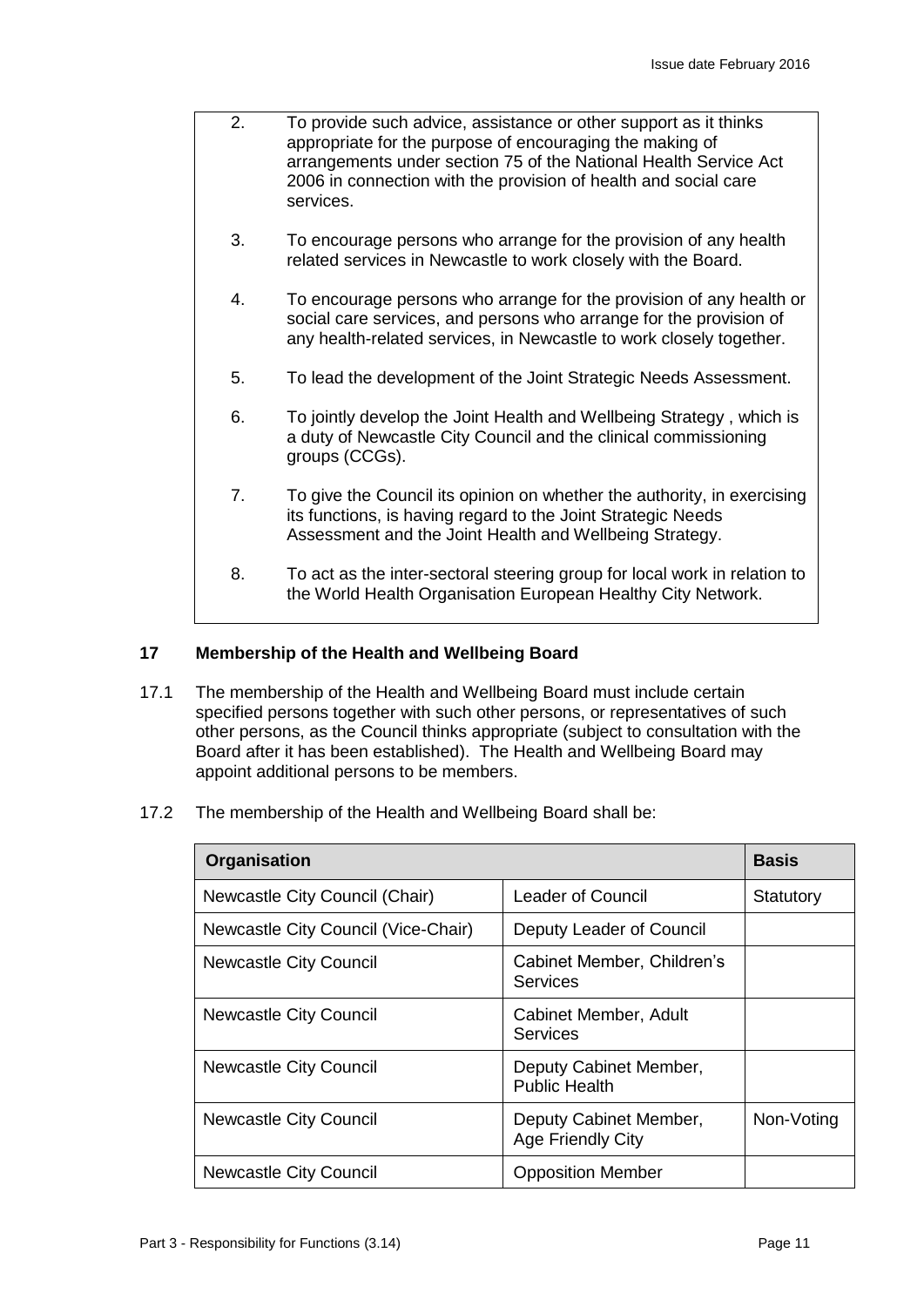| Organisation                                                                       |                                                                   | <b>Basis</b>          |
|------------------------------------------------------------------------------------|-------------------------------------------------------------------|-----------------------|
| <b>Newcastle City Council</b>                                                      | <b>Chief Executive</b>                                            |                       |
| <b>Newcastle City Council</b>                                                      | Director of Wellbeing, Care &<br>Learning **                      | Statutory             |
| <b>Newcastle City Council</b>                                                      | Director of Public Health                                         | Statutory             |
| <b>Healthwatch Newcastle</b>                                                       | Chair<br>Officer                                                  | Statutory x1          |
| NHS Newcastle North & East CCG                                                     | <b>Clinical Chair</b><br><b>Board Member</b>                      | Statutory x1          |
| <b>NHS Newcastle West CCG</b>                                                      | <b>Clinical Chair</b><br><b>Board Member</b>                      | Statutory x1          |
| Joint CCG                                                                          | <b>Chief Officer</b>                                              |                       |
| <b>NHS England</b>                                                                 |                                                                   | Statutory at<br>times |
| Newcastle Council for Voluntary<br>Service                                         | <b>Chief Executive</b>                                            |                       |
| <b>Newcastle Futures</b>                                                           |                                                                   |                       |
| <b>Newcastle University</b>                                                        | Pro-Vice-Chancellor for the<br><b>Faculty of Medical Sciences</b> |                       |
| Newcastle upon Tyne Hospitals NHS<br><b>Foundation Trust</b>                       | Chair<br><b>Chief Executive</b>                                   |                       |
| Northumberland, Tyne & Wear NHS<br><b>Foundation Trust</b>                         | Chair<br><b>Chief Executive</b>                                   |                       |
| Northumbria University                                                             | Pro-Vice-Chancellor<br>(Business and Engagement                   |                       |
| North East Ambulance Service                                                       |                                                                   |                       |
| <b>Voluntary &amp; Community Sector</b>                                            | 2 places at sector discretion                                     |                       |
| Schools representative                                                             | <b>Head Teacher</b>                                               |                       |
| ** The Director of Adult Cooigl Comisso and the Director of Children's Comisso for |                                                                   |                       |

The Director of Adult Social Services and the Director of Children's Services for the Council are statutory members of the Health and Wellbeing Board. Currently the Council has appointed one person to exercise both roles. Should the Could decide that the posts should be held by different persons, each post holder must be appointed as a member of the Board.

NOTE: As a public meeting, Board Members are invited to attend with organisational colleagues where there would be benefit in individuals with specialist knowledge hearing and understanding a particular discussion.

17.3 Subject to these provisions, the number of members and their term of office shall be fixed by the Council.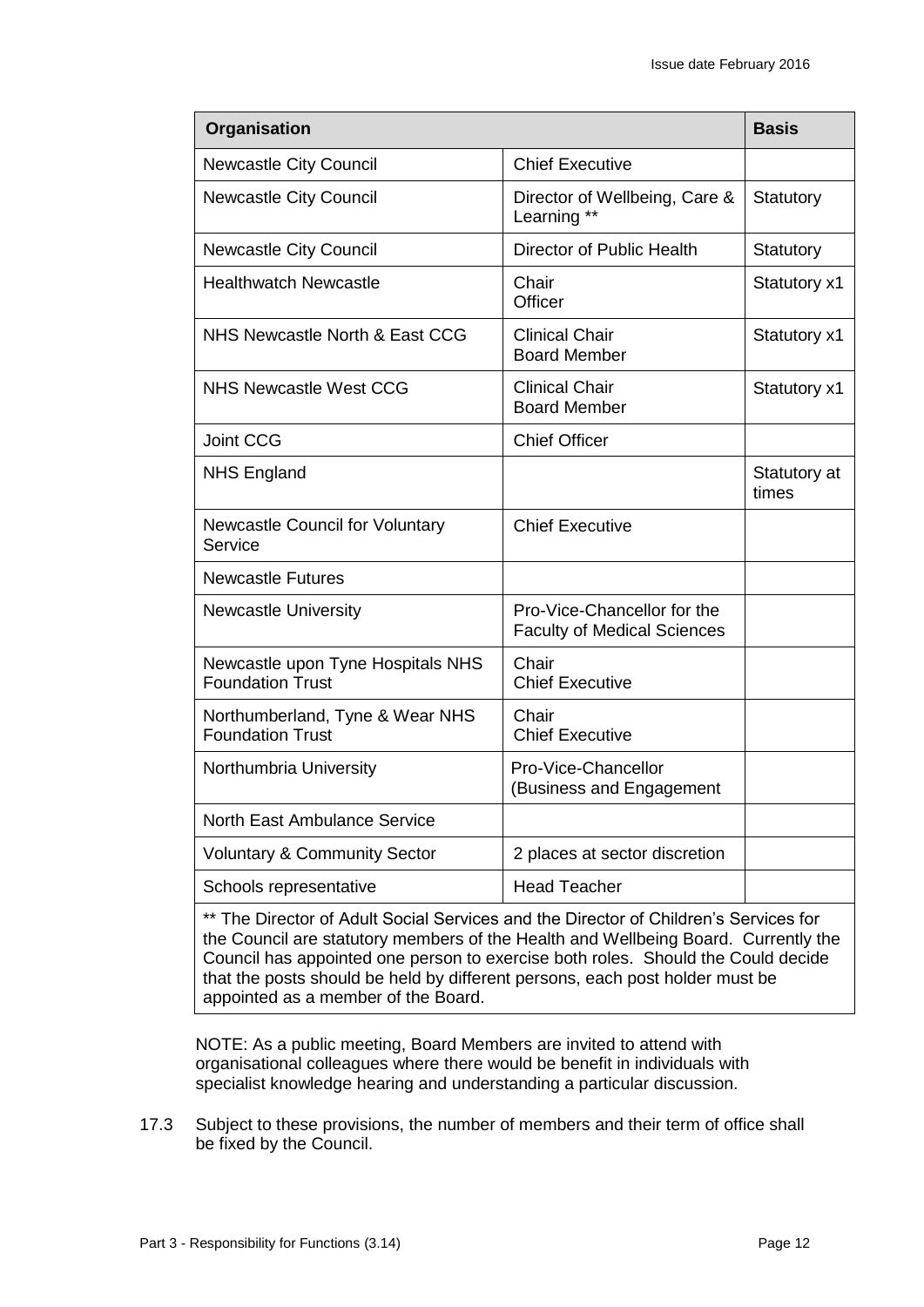- 17.4 The members of the Board, sub-committees of the Board or joint sub-committees of the Board do not need to be members of the appointing authority or authorities.
- 17.5 A person is disqualified from being a member of the Board, a sub-committee of the Board, or a joint-sub-committee of two or more such Boards in accordance with sections 80(1)(b) and (d) of the Local Government Act 1972; that is:

(1) a person who is the subject of a bankruptcy restrictions order or an interim bankruptcy restrictions order or a debt relief restriction order or

(2) has within five years before or since been convicted of any offence and has had passed on him a sentence of imprisonment (whether suspended or not) for a period of not less than three months without the option of a fine.

The other usual restrictions on membership of council committees etc. do not apply. For instance, paid officers of the local authority may be appointed members.

17.6 The Council has made the following arrangements to allow substitute members of the Board:

### **HEALTH AND WELLBEING BOARD – SUBSTITUTE MEMBERS**

- 1. Any member of the Board who is unable to attend a meeting of the Board (or one of its committees) may appoint another person (including another Board Member) to attend that meeting as his or her substitute ("the substitute"), provided that:
	- a) written notification of that appointment from the Member, together with the substitute's written agreement to comply with the Code of Conduct for Members of the Board, shall be given to the Chair or secretary to the Board before the start of the meeting;
	- b) A Board member shall not be replaced by a substitute at more than 25% of the Board meetings held in any period of twelve months (or at more than 25% of any meeting of any particular committee of the Board) unless the Chair of the Board agrees otherwise because of exceptional circumstances preventing the original Member's attendance.
- 2. A substitute shall have the same voting rights and responsibilities at meetings of the Board (or any committee) as the Board Member who has made the appointment so long as the Board Member is not in attendance.
- 3. For avoidance of doubt, a substitute who is also a Board Member shall be entitled to a separate vote for his/her appointer in addition to his/her own vote as a Board Member.
- 4. A substitute shall be counted for the purpose of deciding whether a quorum is present unless he/she is also a Board Member.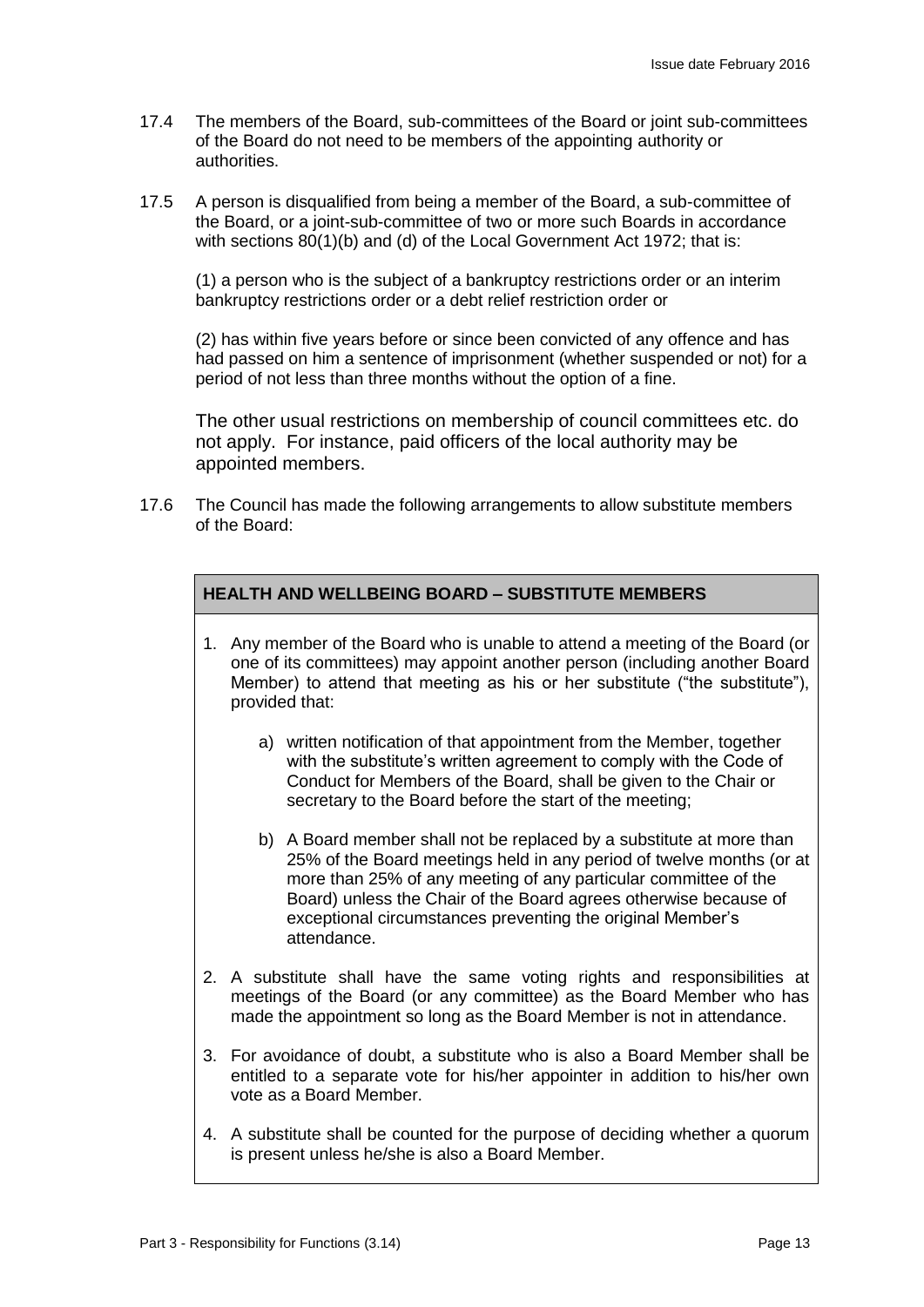17.7 The Council has decided that the quorum of the Board should be attendance by at least one third of its membership (providing that the chair or vice-chair is attending) including attendance by substitutes.

#### **18 Status of the Health and Wellbeing Board**

18.1 The Health and Wellbeing Board has the status of a committee of the Council as is to be treated as a committee appointed by the Council under section 102 of the Local Government Act 1972, subject to modifications made by regulations.

#### **19 Discharge of the Functions of the Health and Wellbeing Board**

- 19.1 The Council has arranged for the discharge of the functions by the Health and Wellbeing Board.
- 19.2 The Health and Wellbeing Board may arrange for the discharge of any of the statutory functions (delegations 1 to 7) by a sub-committee of the Board, unless the Council otherwise directs, but not an officer.
- 19.3 The Health and Wellbeing Board may arrange for the discharge of any of the additional functions (delegation 8) by a sub-committee of the Board or an officer of the Council, unless the Council otherwise directs. Where the Board has arranged for the discharge of any of the additional functions by a sub-committee of the Board, the sub-committee may arrange for the discharge of those additional functions by an officer of the Council, unless the Board otherwise directs.
- 19.4 Where the Council has made arrangements for the discharge of the functions by the Board or the Board has made arrangements for the discharge of the functions by a sub-committee or officer, the Council or the Board (as the case may be) can still exercise the functions itself, except in relation to the functions of the Council and its partner clinical commissioning groups in respect of the Joint Strategic Needs Assessment and the Joint Health and Wellbeing Strategy which must be exercised by the Health and Wellbeing Board and cannot be reserved to the Council.
- 19.5 The Council and the Health and Wellbeing Board may appoint advisory committees or sub-committees as the case may be.
- 19.6 Two or more Health and Wellbeing Boards may make arrangements for any of their functions to be exercisable jointly, for any of their functions to be exercisable by a joint sub-committee of the Boards, or for a joint sub-committee of the Boards to advise them on any matter related to the exercise of their functions.

#### **20 Committee Delegations Rules**

20.1 The Committee Delegations Rules in paragraph 5.9 of Part 3.05 of *The Newcastle Charter* shall apply to the Health and Wellbeing Board as they apply to non-executive committees of the Council as amended to take account of statutory provisions applicable only to Health and Wellbeing Boards. In particular: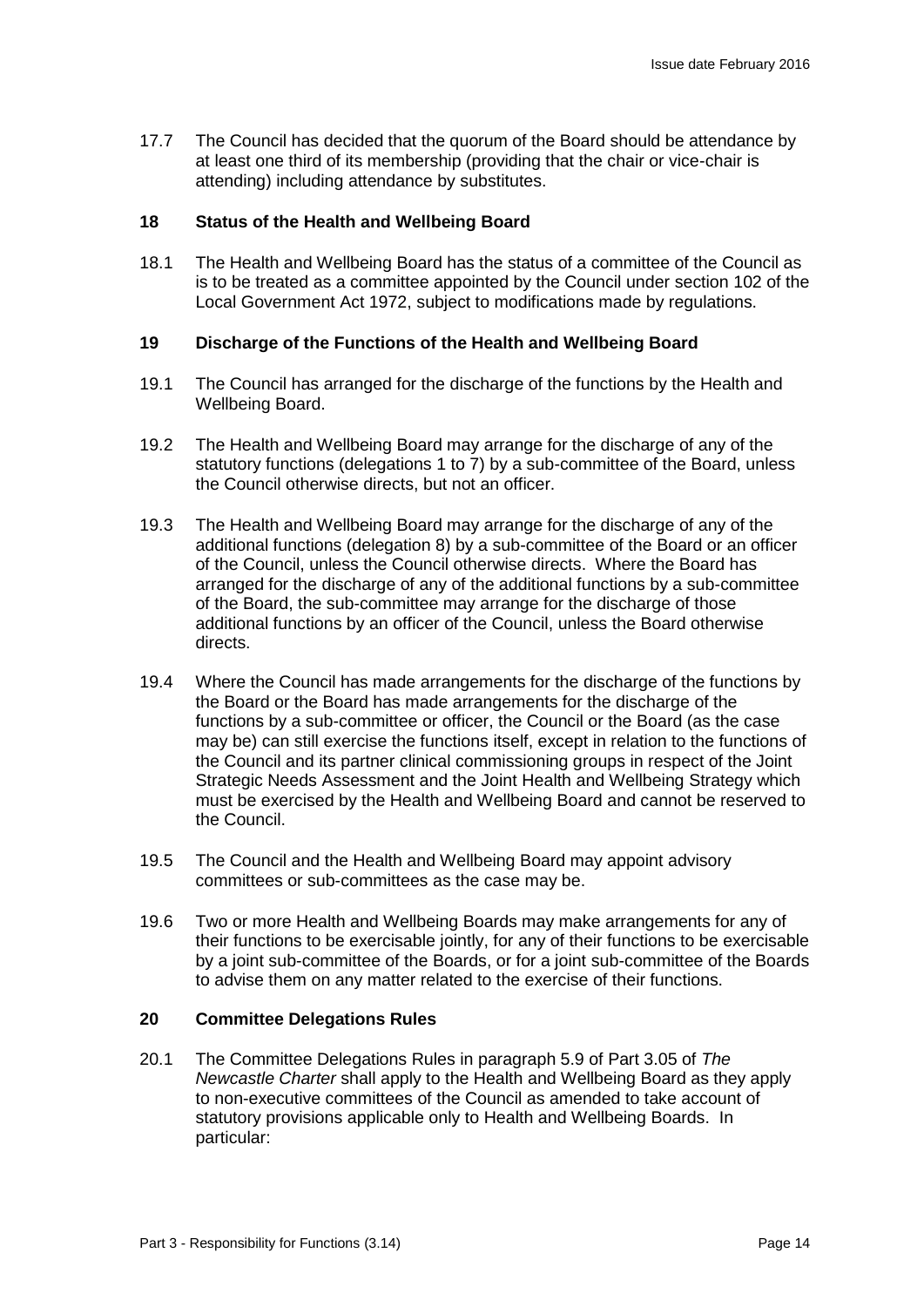- 20.1.1 The power to delegate to officers in sub-paragraph 3 of paragraph 5.9 of Part 3.05 of *The Newcastle Charter* is subject to the restrictions referred to in paragraphs 19.2 and 19.3 above.
- 20.1.2 The power to remove delegated functions in sub-paragraph 4 of paragraph 5.9 of Part 3.05 of *The Newcastle Charter* is subject to the restrictions referred to in 19.4 above in relation to the functions of the Council and its partner clinical commissioning groups in respect of the Joint Strategic Needs Assessment and the Joint Health and Wellbeing Strategy which must be exercised by the Health and Wellbeing Board and cannot be reserved to the Council.

#### **21 Voting**

21.1 All members of the Health and Wellbeing Board are voting members, unless the Council directs that particular members should be treated as non-voting members. The Council must consult the Health and Wellbeing Board before it makes such a direction. Where such a direction has been made by the Council, it is identified in the Table at paragraph 17.2 above by the entry "Non-Voting" in the column headed "Status".

#### **22 Political Balance**

22.1 Political balance requirements do not apply to the appointment of the members of the Health and Wellbeing Board.

#### **23 Code of Conduct**

23.1 Members of the Board who are councillors are subject to the Council's Code of Conduct for members (Part 5.2A of *The Newcastle Charter*) as councillors. All other voting members and substitute members will also be subject to the Code of Conduct (including provisions as to the registration of interests).

# **Health Scrutiny**

#### **24 Functions in relation to Health Scrutiny**

- 24.1 The Council has various powers and duties in relation to Health Scrutiny. These include:
- 24.1.1 The review and scrutiny of any matter relating to the planning, provision and operation of the health service in the City;
- 24.1.2 The power to make reports and recommendations to a responsible person and the Council on any matter it has reviewed or scrutinised;
- 24.1.3 The power to comment on consultations by responsible persons about proposals for a substantial development of the health service or for a substantial variation in the provision of the health service in the City and power to report to the Secretary of State;
- 24.1.4 Power to require responsible persons to provide information about the planning, provision and operation of health services in the City; and;